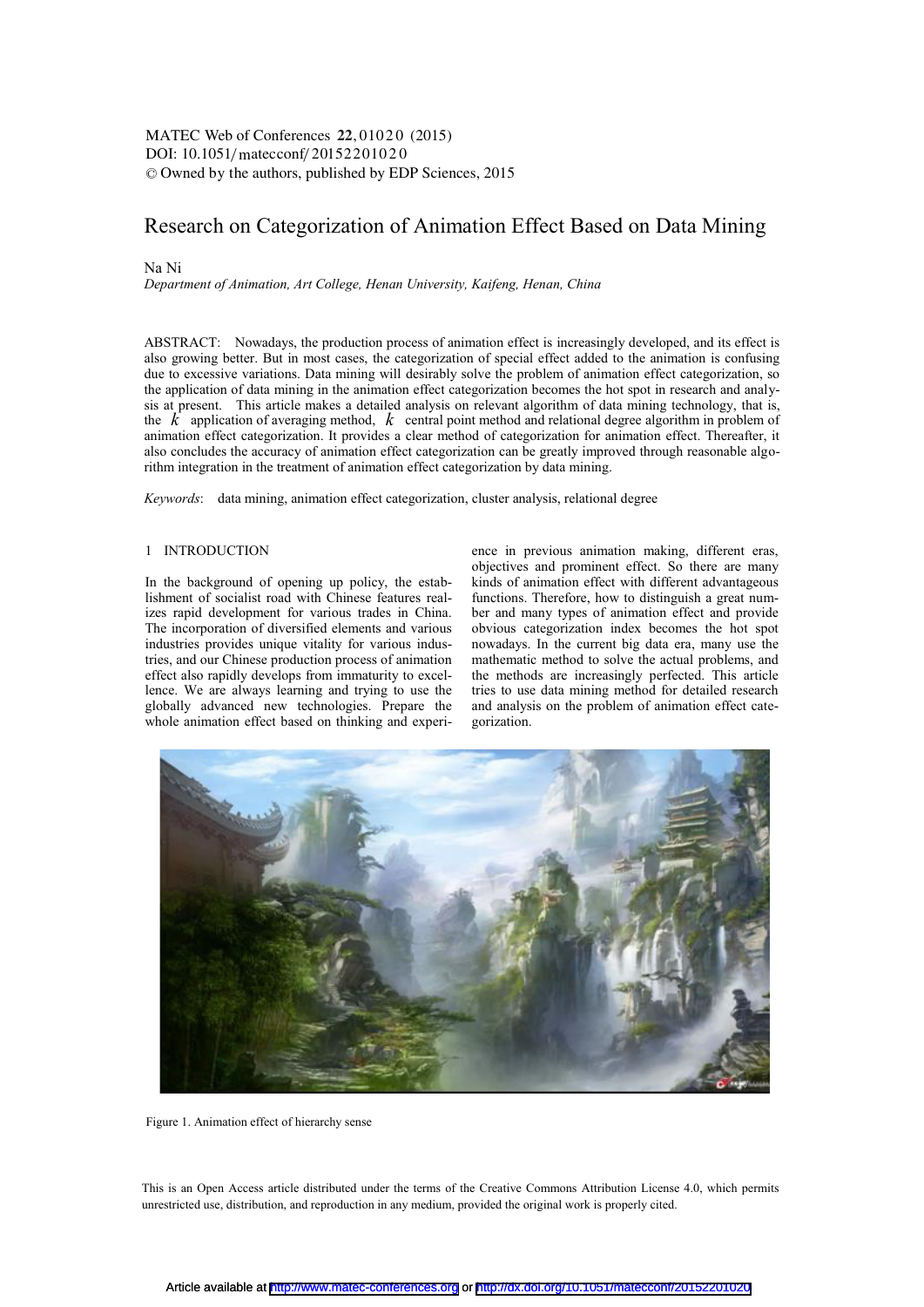## MATEC Web of Conferences



Figure 2. Animation effect of fuzzy



Figure 3. Typical flow chart of data mining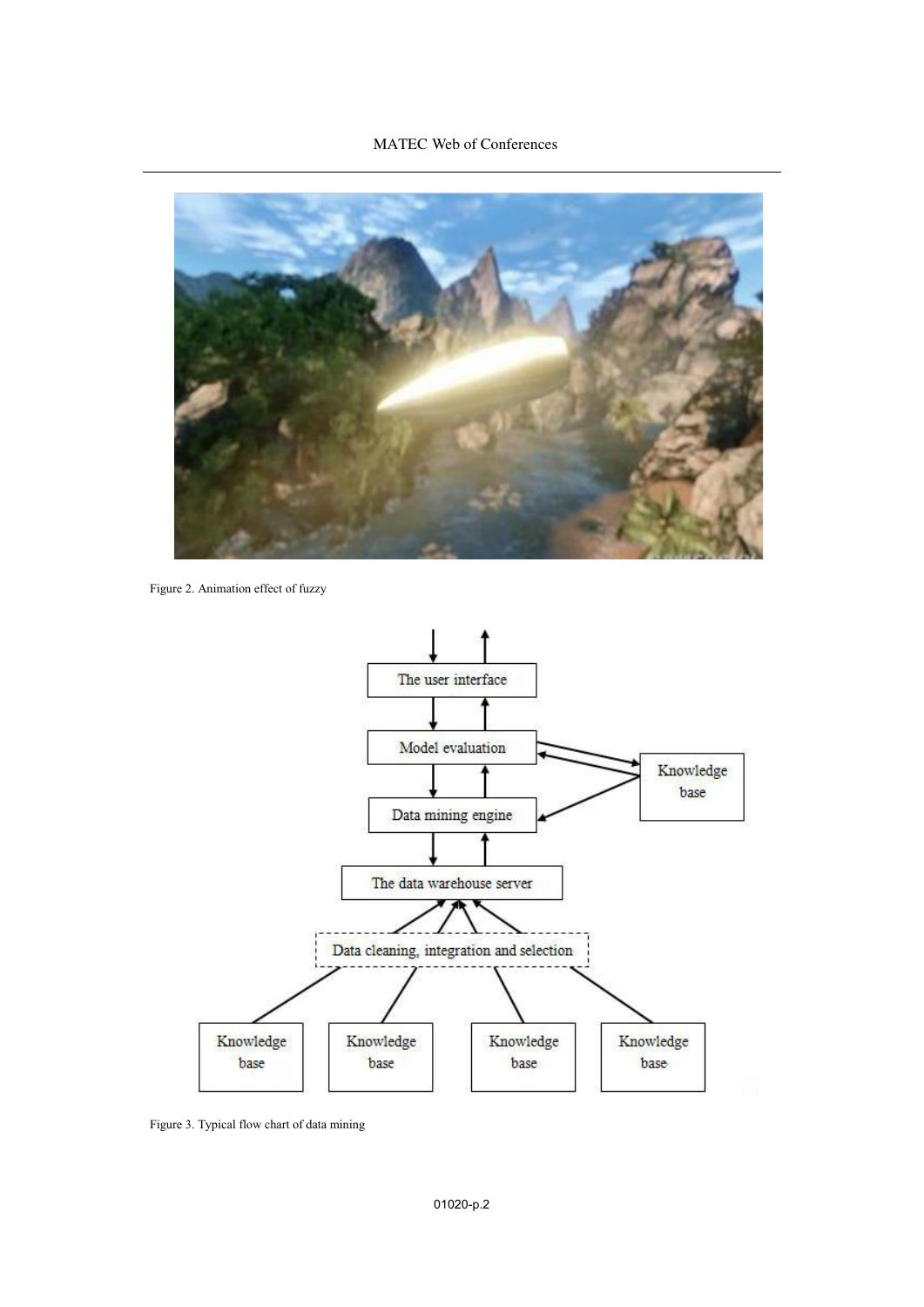

Figure 4. Flow chart of data mining for animation effect categorization

#### 2 MODEL ESTABLISHMENT AND ITS SOLU-TION

In the current society with developed mass media, there are increasingly growing types of animation effect that are used to improve the animation effect and have more comprehensive functions. For example, the animation with many scenic spots will require special effect to strengthen the sense of hierarchy, and the animation requiring artistic conception shall be added with special effect of local fuzzy or rendering; the action scene with visual impact requires improved special effect of textile, and so on. Figure 1 and Figure 2 add the special effect of hierarchy sense and fuzzy for the animation to provide satisfactory visual effect for the animation.

It can be seen from Figure 1 and Figure 2 that, despite the emphasis of those two Figures, in most cases the animation is composed by multiple special effects, so the special effect categorization added for the animation becomes fuzzy and the accuracy will be greatly reduced. Data mining will desirably solve the problem of animation effect categorization, so the application of data mining in the animation effect categorization becomes the hot spot in research and analysis at present.

### 2.1 *Principle of data mining for animation effect categorization*

The data mining refers to extract the hidden infor-

mation which is hard to be identified by human efforts by mining and collecting a large number of fuzzy data or partial data; then structure and screen out available information therefrom; and deduct, generalize and make statistics; then finally visualize those information, and find out the relevance of those data by macro analysis and research; categorize them based on comprehensive consideration of their typical features. While the data mining algorithm used for treatment of animation effect categorization problem in this article mainly focuses on extracting and mining the types and special effect of production process for each animation effect, generalizing and making statistics therefor, finding out the relevance of various animation effects and finally categorize and identify them based on relevance of various animation effects. Figure 3 is the typical flow chart of data mining.

It is known from the figure 3 that the traditional data mining method is to use various data analysis algorithm based on the obtained data, to establish a model, to categorize and assess the obtained data; predict the variables and finally to concentrate and group according to the relevance. While for the treatment of animation effect categorization, it mainly mines and analyzes the 3D or multi-dimensional data. Figure 4 is the flow chart of data mining for animation effect categorization.

It can be seen from Figure 4 that this article makes pre-treatment for the animation effect; invests it into type and training concentration; then comes into feature selection mode; conducts feature analysis for obtained data; extracts feature data; categorizes the animation effect and inspects the categorization accu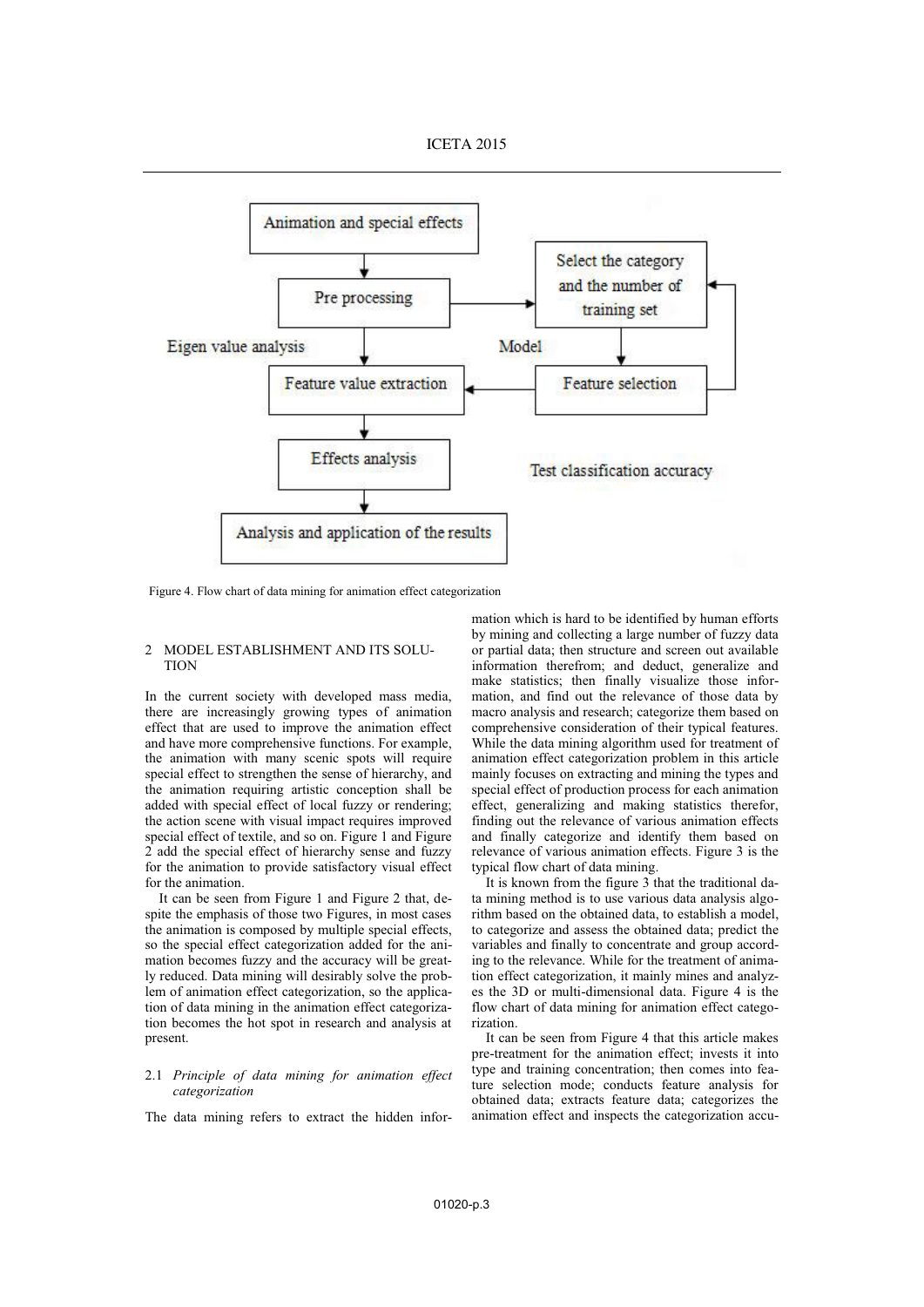racy of obtained result. Thus it will be avoided to select the data without differences and will make other serious mistakes. And the final inspection of categorization accuracy for animation effect categorization is also an important index for assessment model accuracy, and it imposes a great impact on the clarity and accuracy of animation effect.

## 2.2 *Analysis on data mining algorithm*

As mentioned above, the data mining refers to extracting the hidden information hard to be identified by human efforts by mining and collecting a large number of fuzzy data or partial data, then structuring and screening out available information therefrom, and making mathematical statistics, then analyzing the relevance of those data, and finally categorizing them based on comprehensive consideration of their typical features. This article uses three data mining algorithms to conduct corresponding analysis and research respectively on the problems of animation effect categorization.

### 2.2.1 *Analysis on cluster algorithm*

The cluster analysis is a process that generalizes and categorizes the obtained data according to its similarity, and put the similar data into one set. Then mark every obtained data aggregate. This cluster algorithm analysis may solve variant problems and desirably find the relative features for various data aggregate. There are two types of data aggregate in the cluster analysis, which are data matrix and adjacent value analysis, which are data matrix and adjacent value matrix. Data matrix, that is, the matrix of  $m \times n$  by representing *n* target with *m* variables, shown as follows:

$$
\begin{bmatrix} x_{11} & L & x_{1f} & L & x_{1p} \\ L & L & L & L & L \\ x_{i1} & L & x_{if} & L & x_{ip} \\ L & L & L & L & L \\ x_{n1} & L & x_{nf} & L & x_{np} \end{bmatrix}
$$

While adjacent value matrix refers to a matrix of while adjacent value matrix refers to a matrix of  $n \times n$ , which represents *n* matrix of data similarity as follows:

$$
\begin{bmatrix}\n0 \\
d(2,1) & 0 \\
d(3,1) & d(3,2) & 0 \\
L & L & L & 0 \\
d(n,1) & d(n,2) & L & L & 0\n\end{bmatrix}
$$

Among which, the similarity measured between data *i* and data *j* is  $d(i, j)$ . As  $d(i, j)$  approaches  $0$ , it indicates the data  $i$  and  $j$  are more similar; similarly, as  $d(i, j)$  value grows, it indicates the data  $\vec{i}$  and  $\vec{j}$  have less similarity.

So there may be errors between data aggregates in different categorizations. While the error calculation method used in the cluster analysis of this article is as follows:

1) The absolute error of mean:

$$
S_f = \frac{1}{n} ( |x_{1f} - m_f| + |x_{2f} - m_f| + L + |x_{nf} - m_f| )
$$

$$
x_{1f}
$$
,L,  $x_{nf}$  represent *n* measured values for

$$
f
$$
, while the average of  $f$  is  $m_f$ , and

$$
m_f = \frac{1}{n} \left( x_{1f} + x_{2f} + L + x_{nf} \right)
$$

2) Standard measured value:

The absolute error of mean proposed above can desirably reduce the impact of outliers on calculation result. That is to say, the measured value of outliers obtained from absolute error of mean can be well identified. The calculation formula with measured value is as follows:

$$
z_{if} = \frac{x_{if} - m_f}{s_f}
$$

The similarity between data aggregates in cluster analysis is determined according to comparison of adjacent values for all data. While there are mainly two calculation methods for  $d(i, j)$ : 1) Euclidean distance:

$$
d(i, j) = \sqrt{(x_{i1} - x_{j1})^2 + (x_{i2} - x_{j2})^2 + L + (x_{in} - x_{jn})^2}
$$
  

$$
i = (x_{i1}, x_{i2}, L, x_{in})
$$
 and

 $j = (x_{i1}, x_{i2}, L, x_{in})$  in the formula above re-

spectively represents the data in two  $n$ -dimensional data aggregate.

2) Manhattan distance:

$$
d(i, j) = |x_{i1} - x_{j1}| + |x_{i2} - x_{j2}| + L + |x_{in} - x_{jn}|
$$

The Euclidean distance and Manhattan distance above shall meet the requirements below, namely: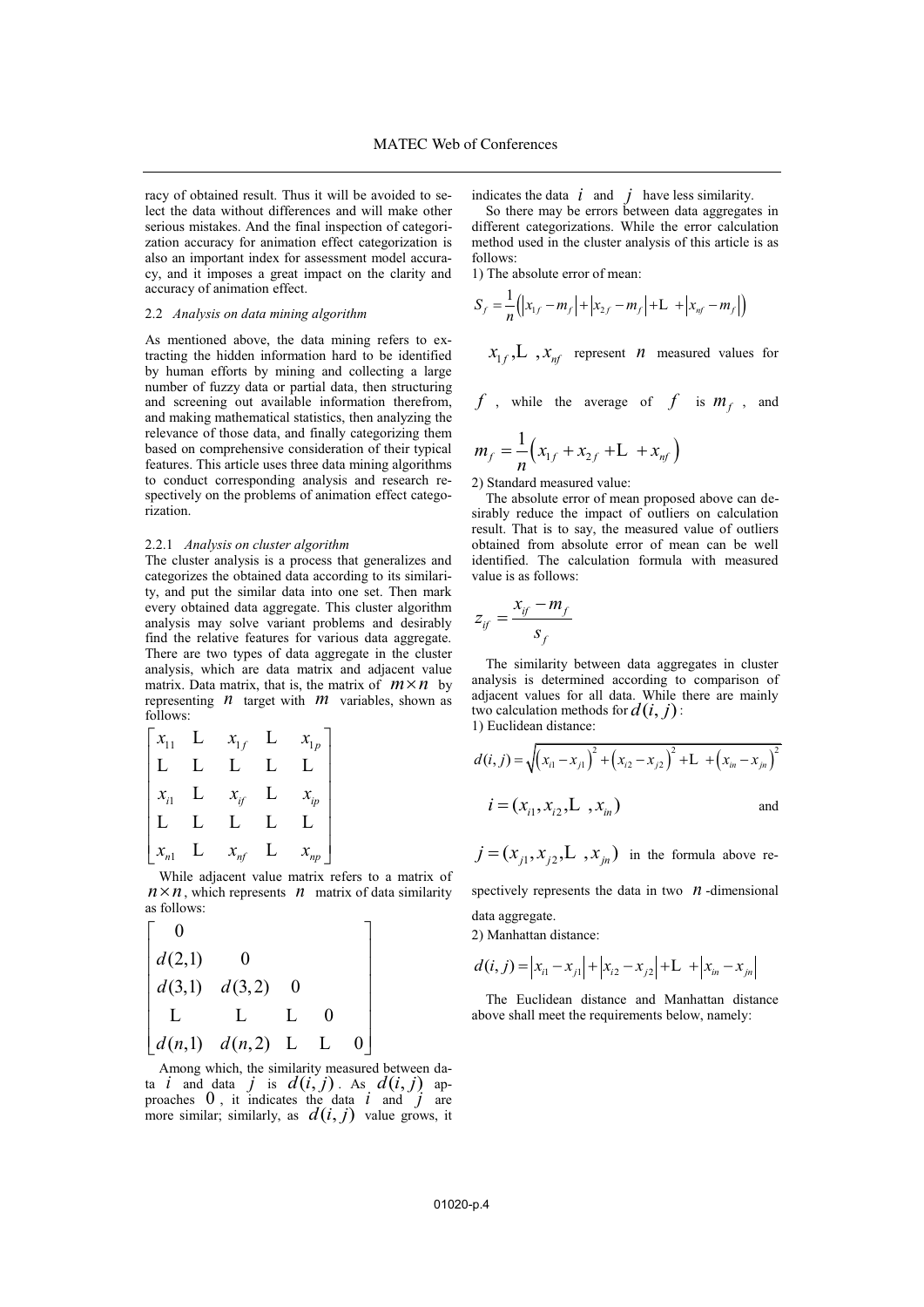$$
\begin{cases}\n d(i, j) \ge 0 \\
 d(i, i) = 0 \\
 d(i, j) = d(j, i) \\
 d(i, j) \le d(i, h) + d(h, j)\n\end{cases}
$$

The cluster algorithm analysis introduced in this article solves the categorization problem of animation effect with two methods, namely *k* averaging method and *k* central point method. The *k* averaging method is to divide  $n$  data into  $k$  data aggregates by taking  $k$  as the parameter, and the categorization result is the higher data similarity in the data aggregate which leads to higher difference between data aggregates. However, the similarity of data aggregate is its barycenter. It is defined as follows:

$$
E = \sum_{i=1}^{k} \sum_{p \in C_i} |p - m_i|^2
$$

*E* represents the sum of quadratic difference of all data in the data aggregate, *p* the specified data point, and  $m_i$  the mean of data aggregate  $C_i$ . Randomly select  $k$  data in the data set  $D$  as the initial center of data aggregate, judge each data according to the formula above through the obtained mean, put it into the data aggregate with the most similar features, change the mean of data aggregate, and calculate the mean of data until it does not change. Therefore, the  $k$  averaging method will have a better performance when the data aggregate separated from animation effect has a relatively obvious difference. While the  $k$  central point method is to select a data in each data aggregate to represent the whole data aggregate, and cluster the rest of data into the data aggregate of selected data with the highest similarity in order to categorize the data of animation effect. It is defined as follows:

$$
E = \sum_{i=1}^{k} \sum_{p \in C_i} \left| p - o_j \right|
$$

 $O_j$  represents the data selected from  $C_j$ . Now we randomly select  $k$  data from data set  $D$  as the initial selected data; assign the rest data into the data aggregate represented by the selected data according to the above formula; select one more data *o* ; change  $O_i$  into  $O$ ; if the generally paid function is  $S < 0$ , a new data set will be formed, and the repeated calculation is required until it is unchanged. The result calculated by central point is used to assess the mean of dissimilarity between selected and residual data through the function  $S$ , but there are four cases as to whether the data  $O_i$  can be changed into  $O$ .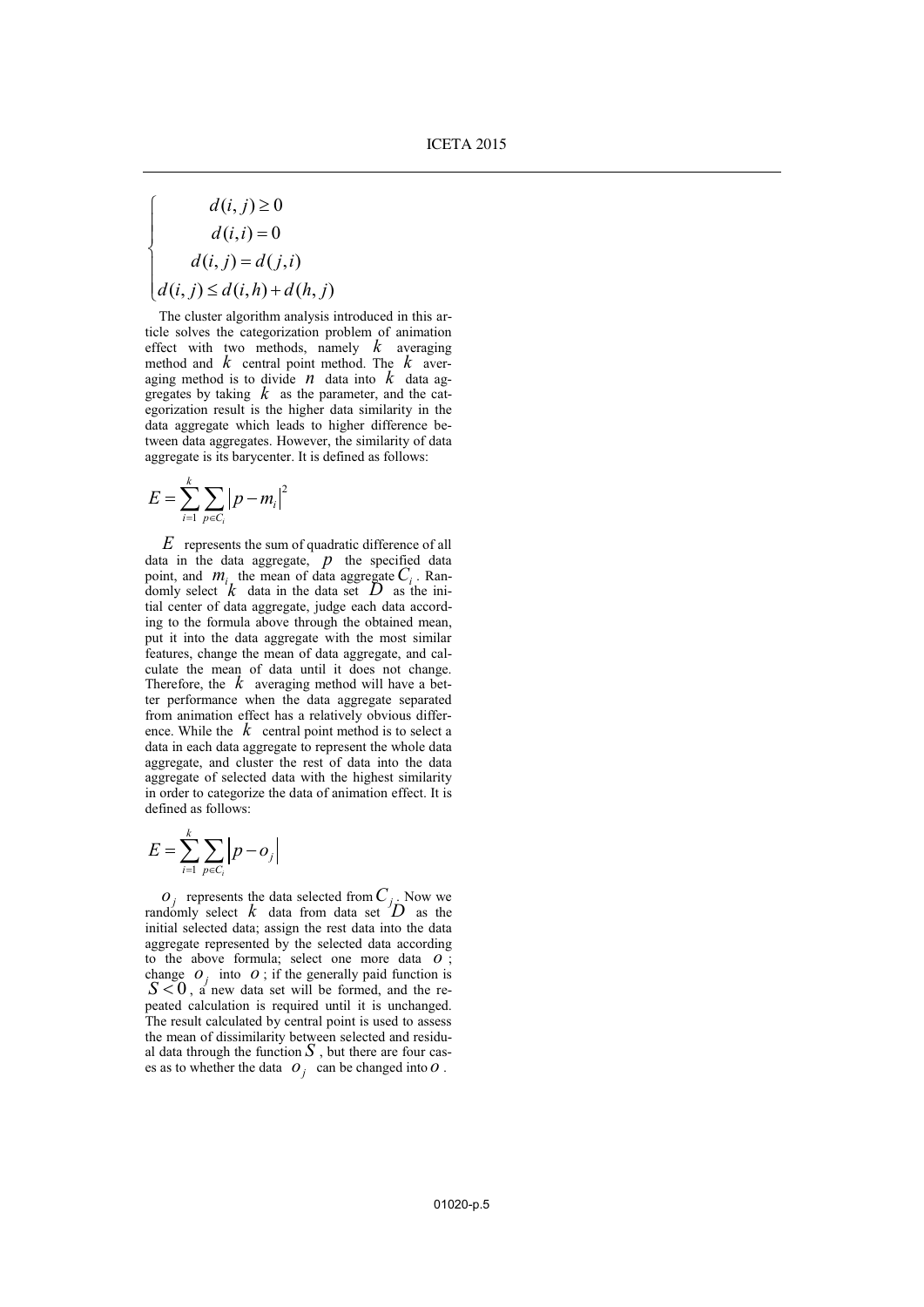

Figure 5. Four statuses to change non-representative data

As known from the figure above, when  $p$  is in the data aggregate represented by  $o_j$ , if  $o_j$  is changed into  $\overline{o}$ , and  $\overline{p}$  is closest to the residual selected data  $o_i$ ,  $p$  shall be put into  $o_i$ ; when *p* is in the data aggregate represented by  $o_i$ , if  $\overline{\rho}_j$  is changed into  $\overline{\rho}$ , and  $\overline{p}_j$  is closest to the data  $o'$ , *p* shall be put into *o*; when *p* is in the data aggregate represented by  $O_i$ , if  $O_j$  is changed into  $\overline{o}$ , and  $\overline{p}$  is closest to the data  $\overline{o}$ , it shall not be subject to a second assignment; when  $p$  is in the data aggregate represented by  $\overline{O}_i$ , if  $\overline{O}_j$  is changed into  $\overline{o}$ , and  $\overline{p}$  is closest to the data  $\overline{o}$ , the  $\overline{p}$ shall be put into  $Q$ ; every assignment will make the *S* function of  $E$  change. If  $S < 0$ , a new data set will be formed; If  $\overline{S} > 0$ , it will indicate the change can be accepted, and thus it is not subject to another assignment, that is to say the categorization is finished.

#### 2.2.2 *Analysis on relational degree algorithm*

Relational degree algorithm refers to an algorithm that can desirably find out the relationship and relational degree between obtained data sets after obtaining the valid data through various data mining methods and algorithms. Such as  $A = a \implies B$ , that is to say, when the feature value of  $\overline{A}$  is  $\overline{a}$ , the feature value of frequent item set  $\mathbf B$  will have a higher probability to be  $\dot{b}$ . So the relational degree algorithm may be used to detect the abnormal data and achieve high accuracy with the help of other cluster algorithm.

To find out relational degree, we shall first obtain the frequent item set and the relevance among the data. And the frequent item set refers to elements with high appearance rate in the data aggregate, and its threshold scope is defined by support function. Its function is as follows:

Support
$$
(A, B) = P(AYB)
$$

$$
Support(\lbrace A,B \rbrace) = \frac{N_{(A,B)}}{N}
$$

Among which, *N* is the total number of times, and  $N_{(A,B)}$  the number of times the elements *A* and  $B^{(A, B)}$  appear simultaneously. As the minimum support threshold Min-sup is found, this parameter may only capture the data larger than Min-sup, so it will be easy to obtain the frequent item set in the objective aggregate. As the frequent item set is found, we may calculate the relational degree, that is to say we may get a relevance that has higher relational degree and an important impact on the analysis. When calculating the relational degree, its confidence level shall be met. The calculate formula is as follows: *confidence*  $(A \implies B) = P(B|A)$